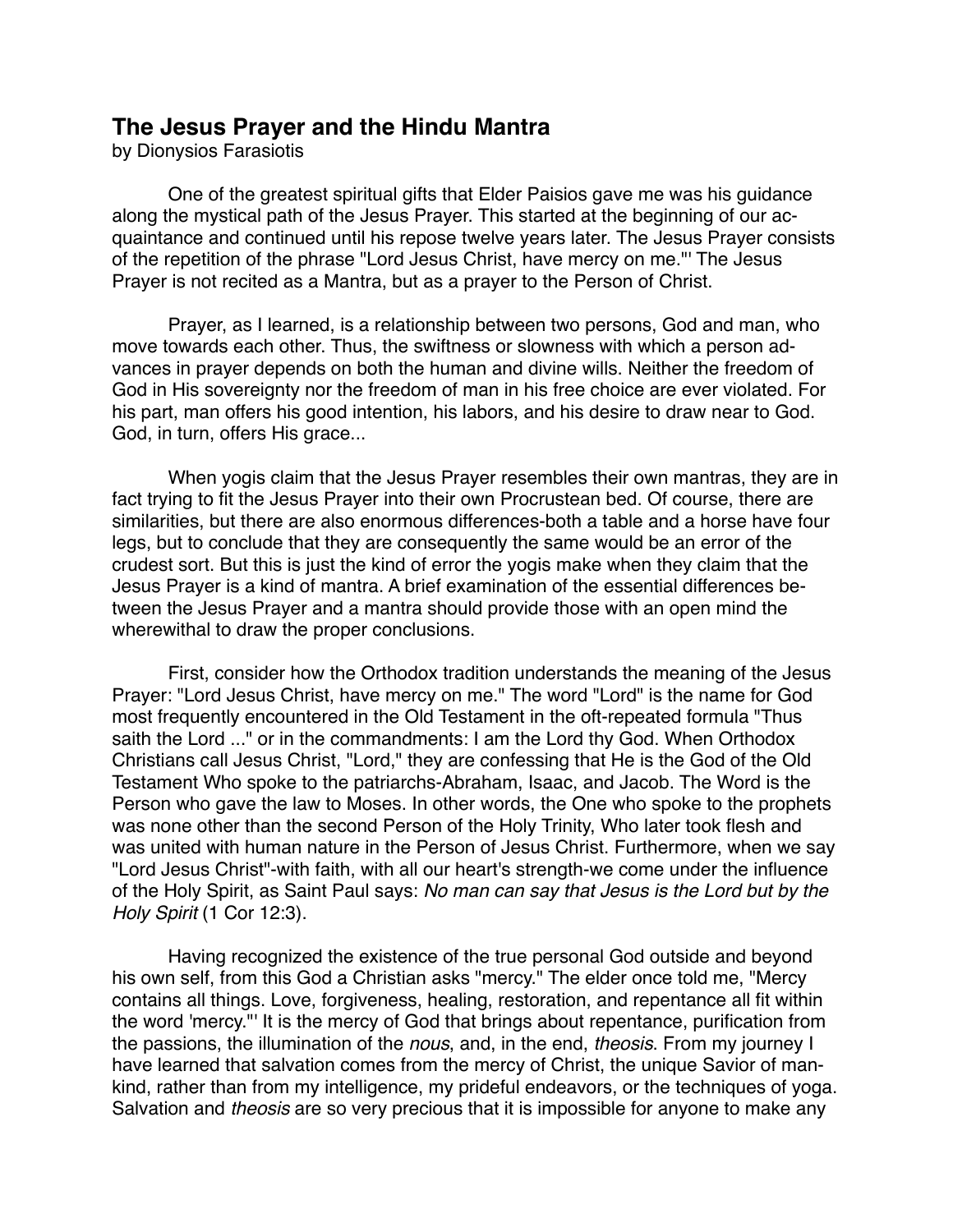effort or do any ascetic labor that would be equivalent to even the smallest fraction of their value.

Indeed, from my conversations with other fathers who were laborers in the Jesus Prayer and from my own experience, I know full well that prayer is a gift from God. Nothing is accomplished by human labor alone, for Christ said, *Without Me ye can do nothing (John 15:5)*, and as the Apostle James bears witness, *Every good gift and every perfect gift is from above, and cometh down from the Father of lights* (James 1:17) Even as God granted us existence, in the same way He gradually grants us to know Him and be united with Him through prayer, leading us ultimately to life eternal.

Now, consider how the yogis view a mantra. First of all, there are many mantras, and each refers to one of the many gods of the Hindu pantheon such as *Krishna, Rama, Vishnu,* or the goddess *Kali*. There is not one standard explanation given by yogis for the mantras; rather, their explanations are tailored to the receptivity of each listener. For beginners who are not disposed to worship idols, yogis give a pseudo-scientific, mechanistic explanation: they claim that the benefit accrued by repeating the mantra is due to certain frequencies produced by its pronunciation, which cause spiritual vibrations that activate spiritual centers within man. (However, the existence of such centers in man can only be taken on faith-if someone willingly chooses to believe such a claim.) For those who are inclined towards psychological interpretations, the yogis present the repetition of a mantra as a type of auto-suggestion that enables the practitioner to program his inner world according to positive models. When addressing those who have become more involved with Hinduism and now believe in many gods, the yogis claim that the worshipper receives the blessing of whatever god is being invoked.

What constitutes the infinite distance separating the Christian Jesus Prayer from the Hindu mantra, however, is that which lurks behind the name of the god being invoked in a mantra and invited into the soul. Through the mouth of the Holy Prophet David, God declares, *All the gods of the nations are demons* (1 Psalm 95:5)––In other words, behind the names *Krishna, Rama*, or *Shiva* are demons lying In wait. Once they are invoked by the use of the mantra, the door is open for the devil to begin his theatrical productions, using sounds, images, dreams, and the imagination in general in order to drag the practitioner deeper into deception.

Another significant difference between the Christian Jesus Prayer and the Hindu mantra is the diametrically opposed viewpoints of the two faiths regarding techniques and the human subject. I recall a conversation I had with Niranjan after he had given me permission to begin to practice some supposedly powerful yoga techniques. I said to him, "It's fine practicing the techniques, but what happens to the human passions of greed, lust for power, vainglory, and selfishness? Aren't we concerned about them?" "They disappear," he replied, "through the practice of the techniques." "Do they just disappear like that, on their own?" I asked. "Yes, they disappear automatically, while you are practicing the techniques."